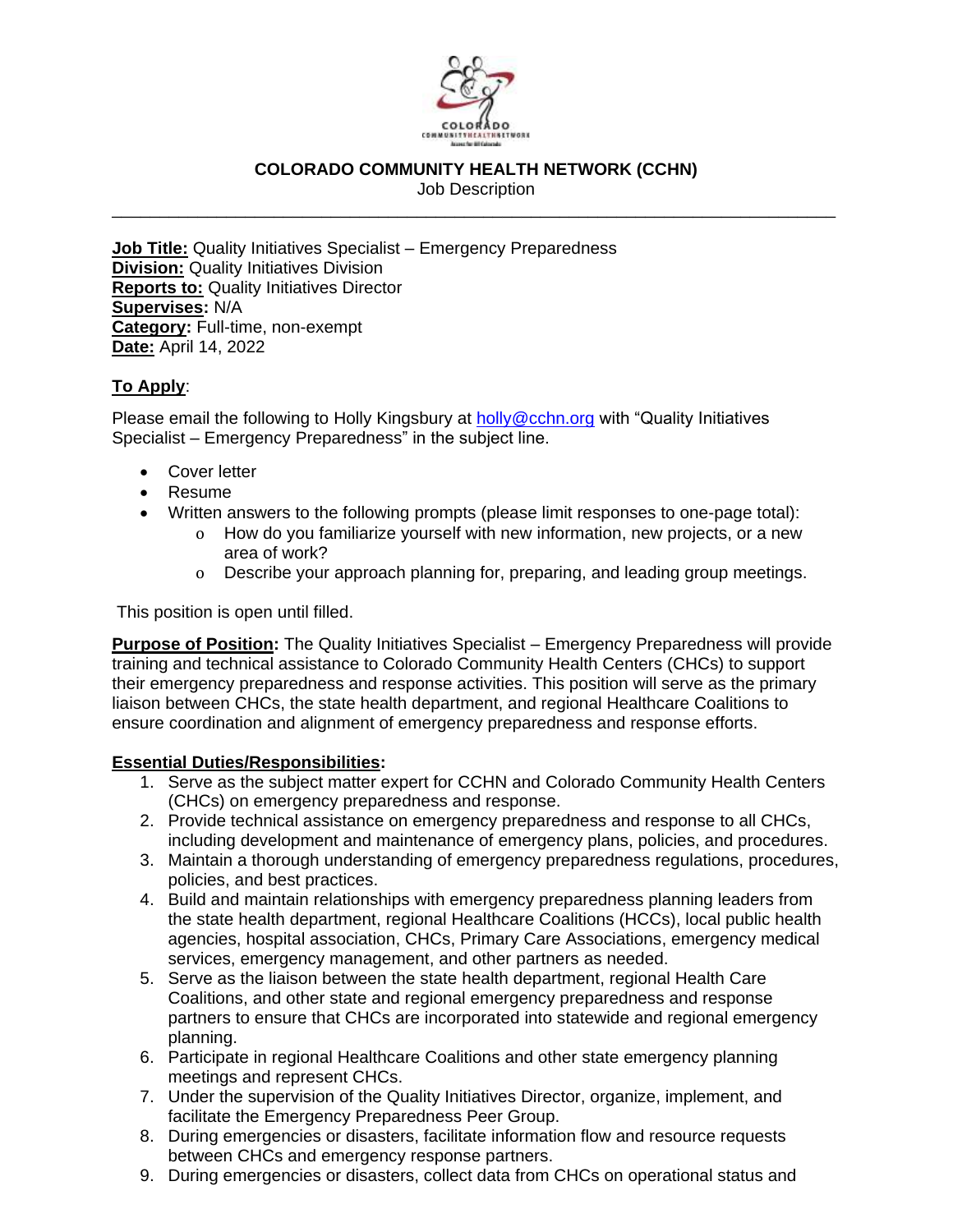resource needs to support situational awareness, and update CCHN leadership and state and regional emergency response partners throughout the disaster/emergency.

- 10. Assist CHCs with identifying lessons learned and areas for improvement following an emergency or disaster and provide technical assistance to address areas of need or lessons learned.
- 11. Assist the Quality Initiatives Director with the provision of training and technical assistance to CHCs on the COVID-19 response, including COVID-19 testing, vaccinations, treatment, and COVID-19 response regulations.

### **Other Duties/Responsibilities:**

- 1. Document completion of funders' grant deliverables, create invoices, and provide written progress reports to funders.
- 2. Monitor and ensure timely dissemination of information to CHCs on Health Alert Network messages, regulatory changes related to emergency preparedness, training opportunities, local planning meetings and exercises.
- 3. Plan and facilitate internal and external meetings, trainings, webinars, and conference calls related to emergency preparedness.
- 4. Take detailed notes/meeting minutes as necessary to capture key discussions and share updates with relevant parties.
- 5. Provide training and technical assistance to CHCs on adult and pediatric immunizations and serve as CCHN's point of contact for questions and partnerships related to adult and pediatric immunizations.
- 6. At the discretion of the Quality Initiatives Director, represent CCHN in fostering external partnerships with key stakeholders (including, but not limited to, state agencies, coalitions, etc.) by attending regular state- and region-wide meetings, conferences, and networking events.
- 7. At the discretion of the Quality Initiatives Director and Vice President of Quality and Operations, pursue ongoing funding opportunities for CCHN's emergency preparedness efforts.
- 8. Perform related responsibilities as assigned by the Vice President of Quality and Operations and Quality Initiatives Director.
- 9. Report corporate compliance concerns to CCHN's Corporate Compliance Officer; any CCHN employee who reports a compliance concern in good faith is protected by law from retaliation.
- 10. Other duties as assigned.

Note: Employees are held accountable for all duties of this job.

### **Job Qualifications:**

**Knowledge, Skill, and Ability:** Ability to manage and prioritize multiple tasks.

- 1. Knowledge of emergency management principles and practices.
- 2. Understanding of health care infection prevention and management practices.
- 3. Ability to present and interpret complex information to multiple audiences in person and virtually.
- 4. Demonstrated awareness of, and value for, diversity, equity, and inclusion.
- 5. Ability to work with minimal supervision and maximum accountability.
- 6. Ability to work as a team member and work effectively with diverse groups.
- 7. Ability to think critically, problem solve, and practice solution-based thinking.
- 8. Ability to build rapport, credibility, and trust, and maintain effective working relationships.
- 9. Ability to thrive in a complex and rapidly changing environment.